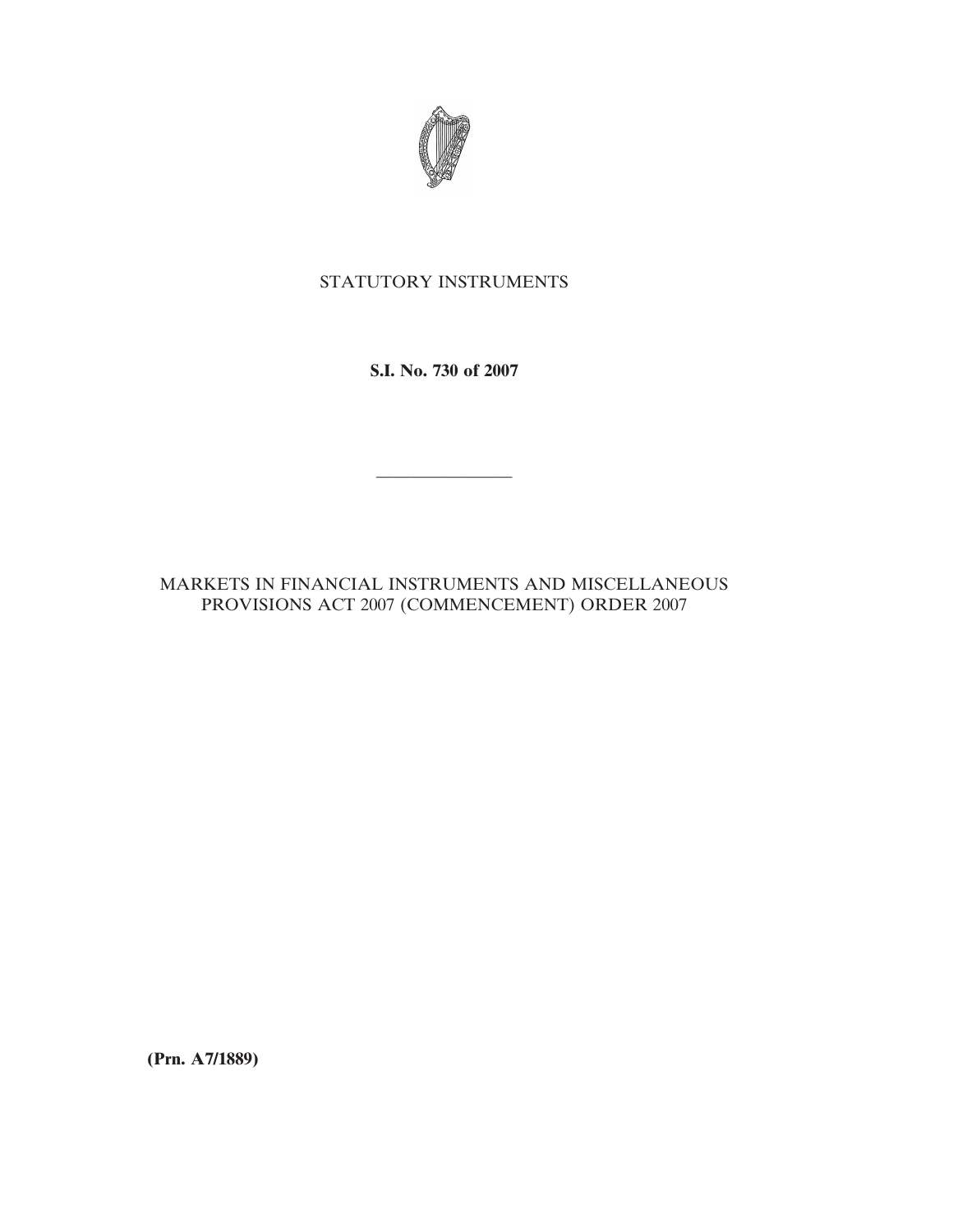## MARKETS IN FINANCIAL INSTRUMENTS AND MISCELLANEOUS PROVISIONS ACT 2007 (COMMENCEMENT) ORDER 2007

I, BRIAN COWEN, Minister for Finance, in exercise of the powers conferred on me by section 2(1) of the Markets in Financial Instruments and Miscellaneous Provisions Act 2007 (No. 37 of 2007), hereby order as follows:

## *Citation*

1. This Order may be cited as the Markets in Financial Instruments and Miscellaneous Provisions Act 2007(Commencement) Order 2007.

*Commencement of provisions of Markets in Financial Instruments and Miscellaneous Provisions Act 2007*

2. (1) Except as provided by paragraph (2), the provisions of the Markets in Financial Instruments and Miscellaneous Provisions Act 2007 (other than sections 5, 8 and 19) come into operation on 1 November 2007.<sup>1</sup>

(2) Section 25 of the Markets in Financial Instruments and Miscellaneous Provisions Act 2007 comes into operation on 1 January 2008.

GIVEN under my official seal, L.S. 1 November 2007

> BRIAN COWEN. Minister for Finance.

1 Sections 5 and 8 of the Markets in Financial Investments and Miscellaneous Provisions Act 2007 already provide for those sections to come into operation on 1 November 2007.

*Notice of the making of this Statutory Instrument was published in "Iris Oifigiu´il" of* 9*th November*, 2007.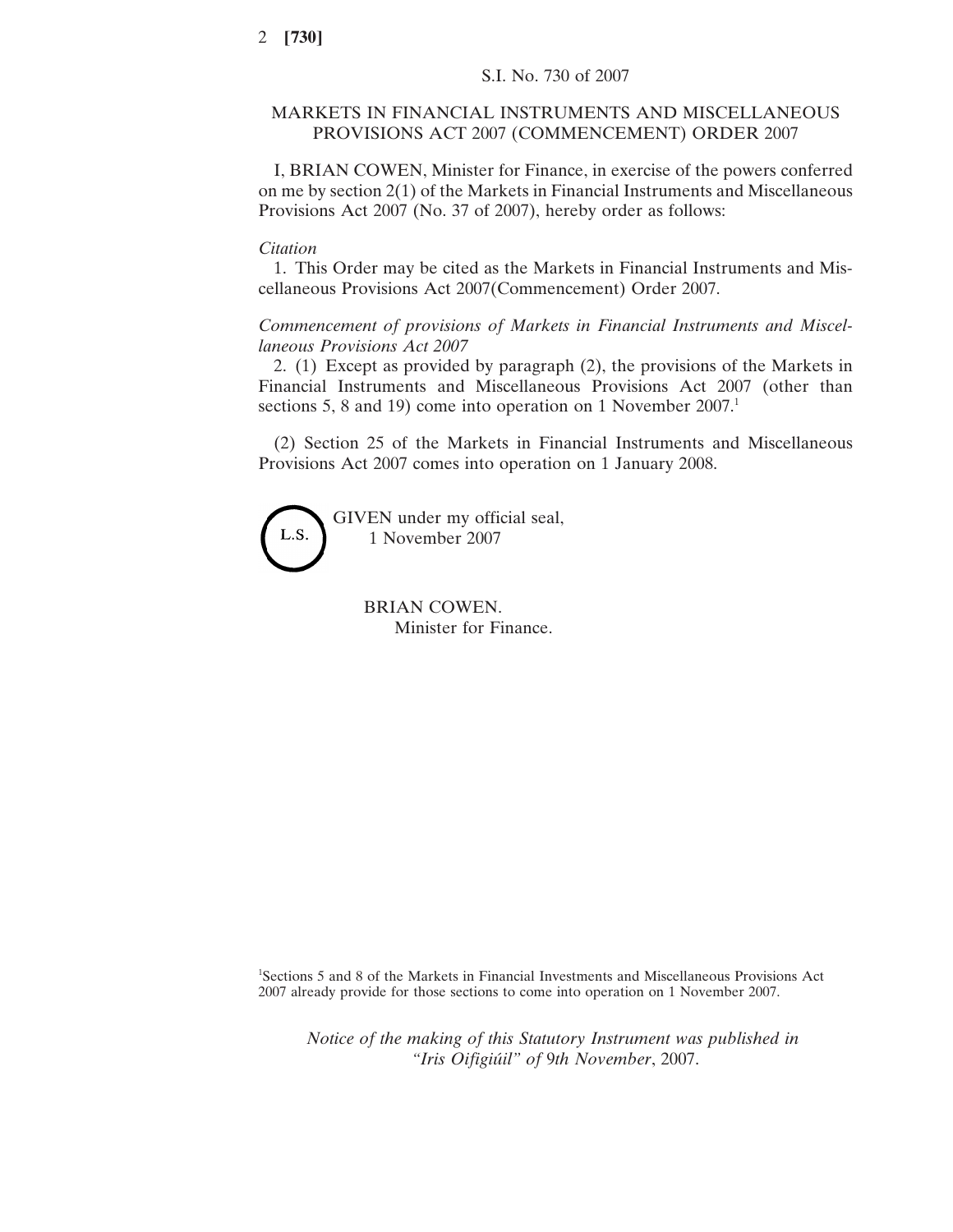**[730]** 3

## EXPLANATORY NOTE

*(This note is not part of the Instrument and does not purport to be a legal interpretation.)*

This Order provides for the provisions of the Markets in Financial Instruments and Miscellaneous Provisions Act 2007 (other than sections 5, 8, 19 and 25) to come into operation on 1 November 2007. The Act already provides that sections 5 and 8 come into operation on 1 November 2007. Section 25 will come into operation on 1 January 2008.

Although the Markets in Financial Instruments Directive was transposed by statutory instrument (S.I. No. 60 of 2007) (as subsequently amended by S.I. No. 663 of 2007), the Markets in Financial Instruments and Miscellaneous Provisions Act 2007 was required in order to give effect to certain complementary measures (including, for example, section 5, which provides for the imposition of substantial penalties for offenders who are convicted on indictment).

The Act also makes a range of largely technical amendments to various Acts of a financial nature (including Acts relating to the National Treasury Management Agency, the Central Bank and Financial Services Authority of Ireland, the Financial Services Ombudsman, ministerial pensions, credit unions, the National Pensions Reserve Fund, Ordnance Survey Ireland, and freedom of information).